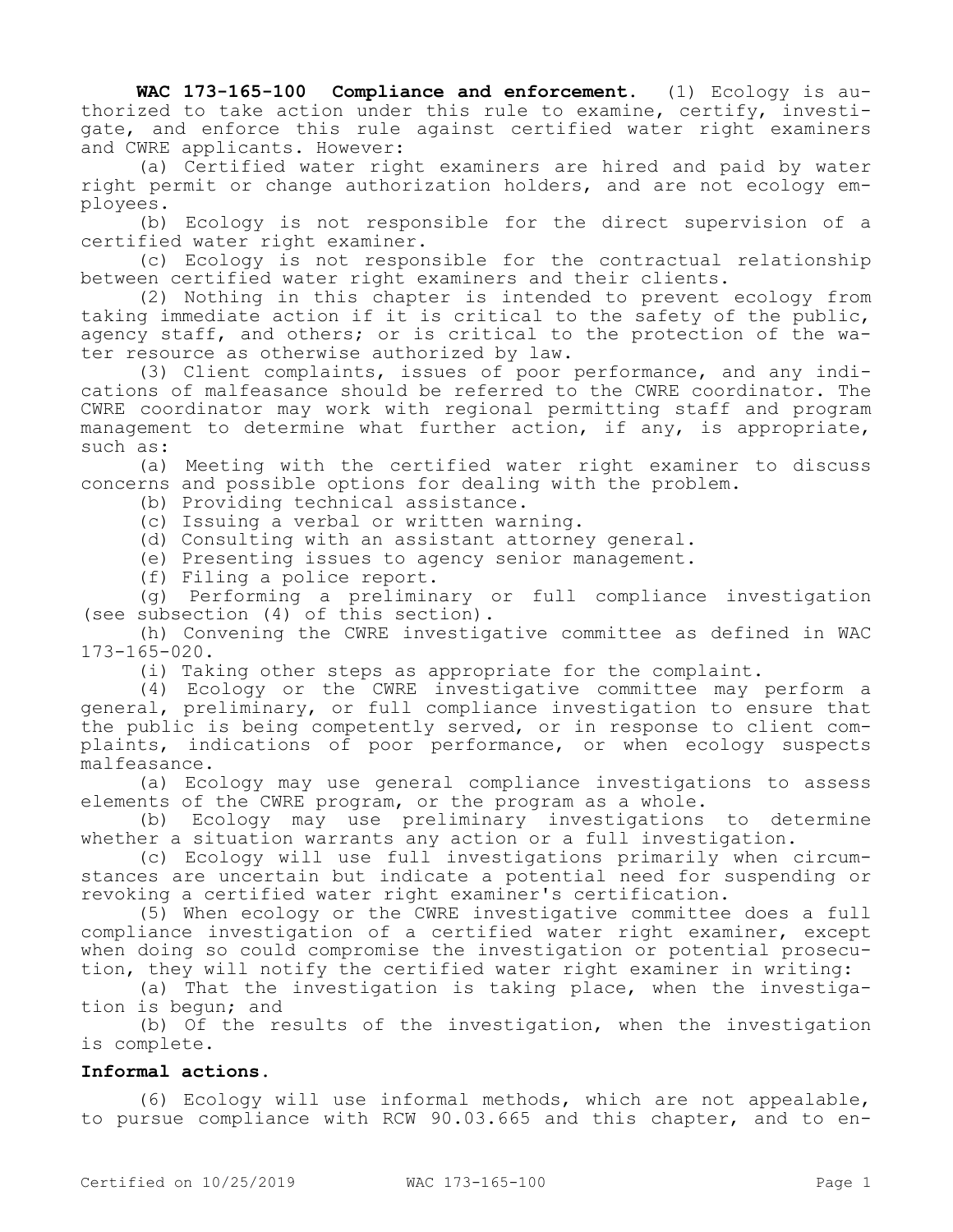sure the public is competently served. Informal methods include, but are not limited to:

- (a) Spot-checking the work of certified water right examiners.
- (b) Surveying or interviewing current and past clients.
- (c) Providing technical assistance or training.

(d) Issuing verbal or written warnings, such as to advise on poor performance, give notice of one or more customer complaints, or to request actions to prevent violations before they occur (RCW 90.03.605  $(1)(b)$ .

## **Formal actions.**

(7) RCW 90.03.665(4) authorizes ecology to suspend or revoke the certification of a certified water right examiner based on poor performance, excessive complaints from their clients, or malfeasance. For the purposes of this chapter:

(a) **"Poor performance"** means work products or work behaviors that fail to meet accepted standards of professional behavior and performance, such as:

(i) Repeated submittal of incomplete, inaccurate, insufficiently detailed, or otherwise unacceptable proof reports of examination.

(ii) Failure to abide by the CWRE rules of professional performance (WAC 173-165-080 (1)(c)) or to meet statutory requirements.

(b) **"Excessive complaints"** means complaints that go beyond what is normal and reasonable. If ecology receives two or more complaints for an individual certified water right examiner in any twelve-month period, in determining whether complaints are excessive, ecology may consider the nature of the complaints, as well as the number of complaints relative to the number of proof examinations the certified water right examiner has completed in the same period.

(c) **"Malfeasance"** means wrongdoing or misconduct, such as an act that gives rise to civil liability for damages arising out of professional conduct; or that is harmful or contrary to law; or that is a violation of professional standards or ethical rules; or an act in violation of the public trust.

(8) Ecology will determine whether to suspend or revoke a CWRE certification.

(a) The CWRE coordinator or designee will discuss the recommendation, including the results of any investigation made, with program management.

(b) To suspend or revoke a CWRE certification, ecology will issue an administrative order. An order is a formal requirement to correct or prevent a documented violation and is an appealable action.

(i) Orders are issued by certified mail to the certified water right examiner's address on record or delivered in person.

(ii) The suspension or revocation is effective as of the date of formal notification to the certified water right examiner.

(c) Ecology is ultimately responsible for the content of the order to suspend or revoke a CWRE certification.

(9) Suspension is intended for the certified water right examiner to improve poor performance, resolve client complaints, or to acquire additional training; or ecology may suspend a certified water right examiner as a temporary measure during a compliance investigation.

(a) Suspension is for a period not to exceed one year.

(b) The suspension order shall state the terms for reinstatement of the certification, including the length of time to fulfill the requirements of the suspension before ecology will revoke the CWRE certification for failure to meet the terms of the suspension.